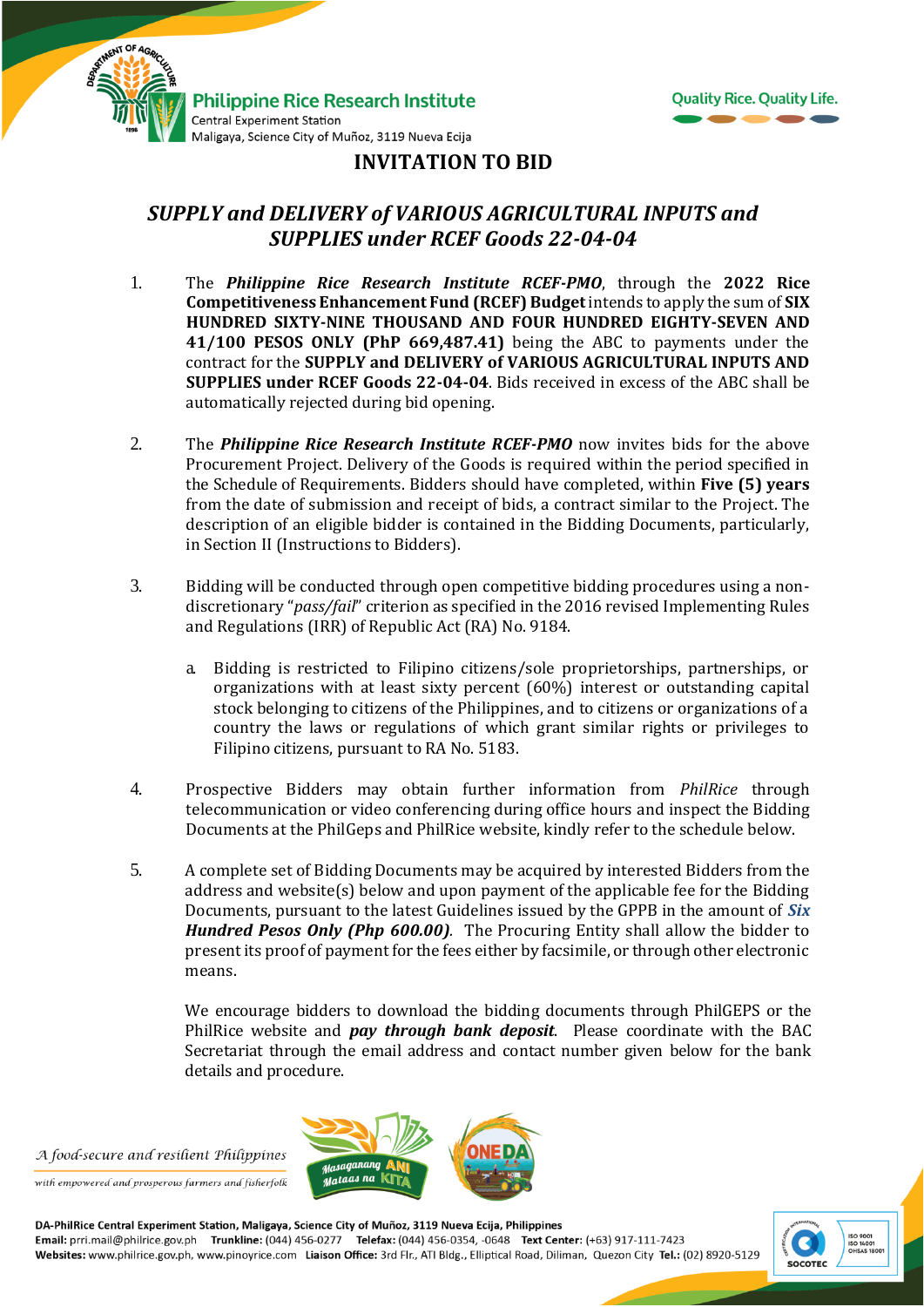

- 6. The *Philippine Rice Research Institute RCEF-PMO* will hold a Pre-Bid Conference through video conferencing or *webcasting via zoom/webex* on the date specified below which shall be open to all prospective bidders. A Personal Meeting ID will be sent through SMS or email for each participant at least one day before the event. Prospective bidders need to signify their intention to participate by sending an email to the address given below.
- 7. Bids must be duly received by the BAC Secretariat at the address given specified the date of submission day before the opening of bids. (i) manual submission or through courier at the office address indicated below*.* Late bids shall not be accepted.
- 8. All Bids must be accompanied by a bid security in any of the acceptable forms and in the amount stated in **ITB** Clause 14.
- 9. Bid opening shall be on *April 12, 2022, 09:30AM* at the address given below via *Zoom/Webex*.

The *Philippine Rice Research Institute RCEF-PMO* reserves the right to reject any and all bids, declare a failure of bidding, or not award the contract at any time prior to contract award in accordance with Sections 35.6 and 41 of the 2016 revised IRR of RA No. 9184, without thereby incurring any liability to the affected bidder or bidders.

- 10. **DA-PHILRICE DOES NOT CONDONE ANY FORM OF SOLICITATION ON ANY PROSPECTIVE WINNING AND LOSING BIDDERS BY ANY OF OUR STAFF/EMPLOYEES OR ANY OTHER PARTY. ANY SORT OF THIS KIND SHALL BE REPORTED IMMEDIATELY TO THE OFFICE OF THE SECRETARY OF THE NATIONAL BUREAU OF INVESTIGATION (NBI) FOR ENTRAPMENT AND PROPER INVESTIGATION.**
- 11. Please refer to the following schedule of activities:

| <b>Activity</b>                                                                              | Date/Time                                                               | <b>Remarks</b>                                                                                                                                                        |
|----------------------------------------------------------------------------------------------|-------------------------------------------------------------------------|-----------------------------------------------------------------------------------------------------------------------------------------------------------------------|
| <sub>of</sub><br>Acceptance<br>queries<br>through<br>telephone or video<br>call with the BAC | March 22, April 05,<br>2022<br>(Except)<br>Holidays<br>and<br>Weekends) | Queries on the bidding documents only.                                                                                                                                |
| Secretariat                                                                                  | 8:00AM<br>12:00<br>to<br>noon                                           | Queries on the technical specifications should<br>be in formal writing sent through email or fax,<br>addressed to the BAC Chairperson through<br>the BAC Secretariat. |







DA-PhilRice Central Experiment Station, Maligaya, Science City of Muñoz, 3119 Nueva Ecija, Philippines Email: prri.mail@philrice.gov.ph Trunkline: (044) 456-0277 Telefax: (044) 456-0354, -0648 Text Center: (+63) 917-111-7423 Websites: www.philrice.gov.ph, www.pinoyrice.com Liaison Office: 3rd Flr., ATI Bldg., Elliptical Road, Diliman, Quezon City Tel.: (02) 8920-5129